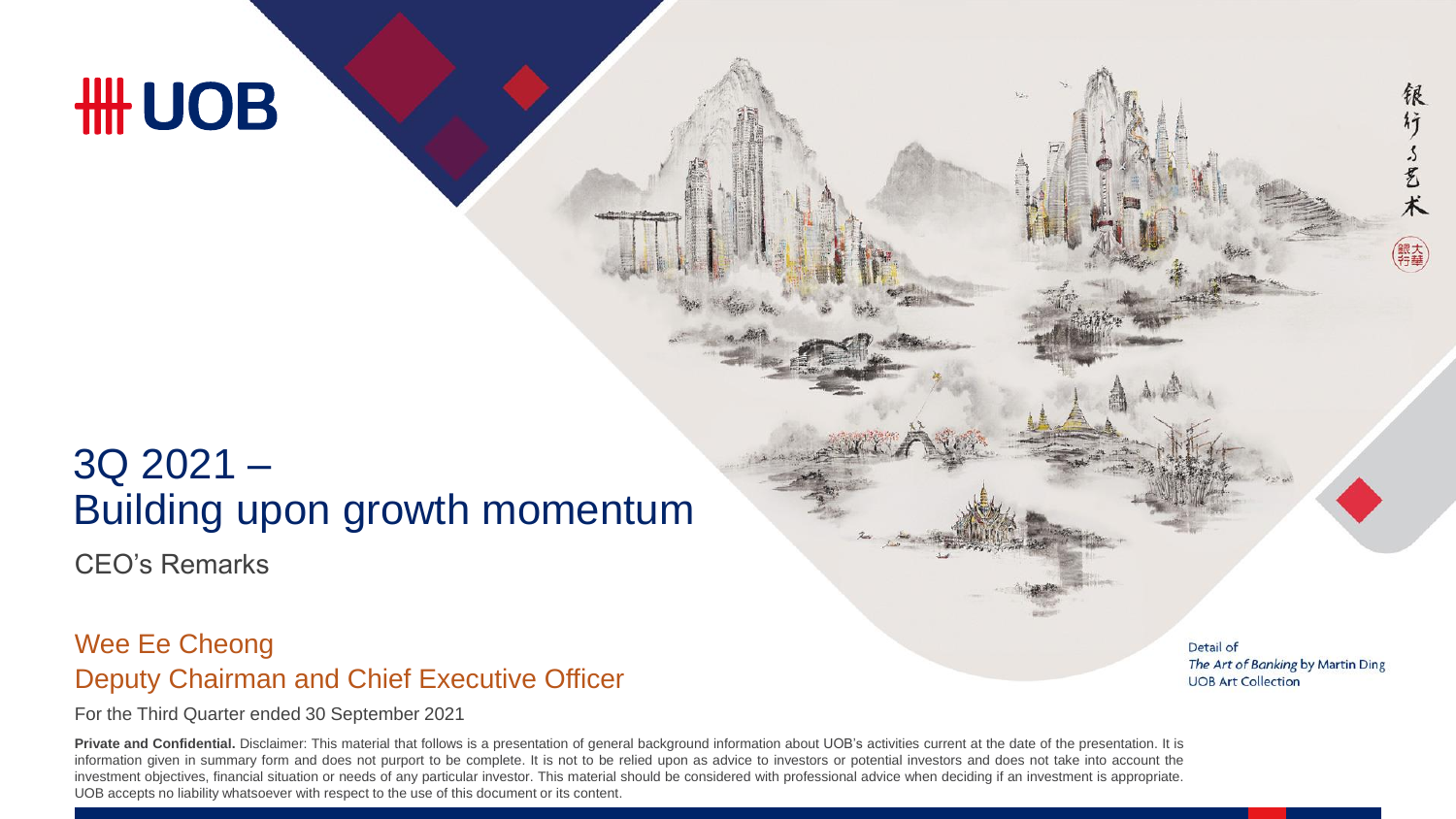# 3Q21 profit rose 4% QoQ to S\$1.05b



### **Healthy loan growth and sustained fee income, coupled with lower credit allowance**

- Income up 1% to S\$2.45 billion
- Loans grew 3% to S\$306 billion
- Fee income stable at S\$589 million
- Net interest margin steady at 1.55%
- Cost-to-income ratio unchanged at 43.7%
- Portfolio remains resilient and well-secured
- Return on equity rose to 10.4%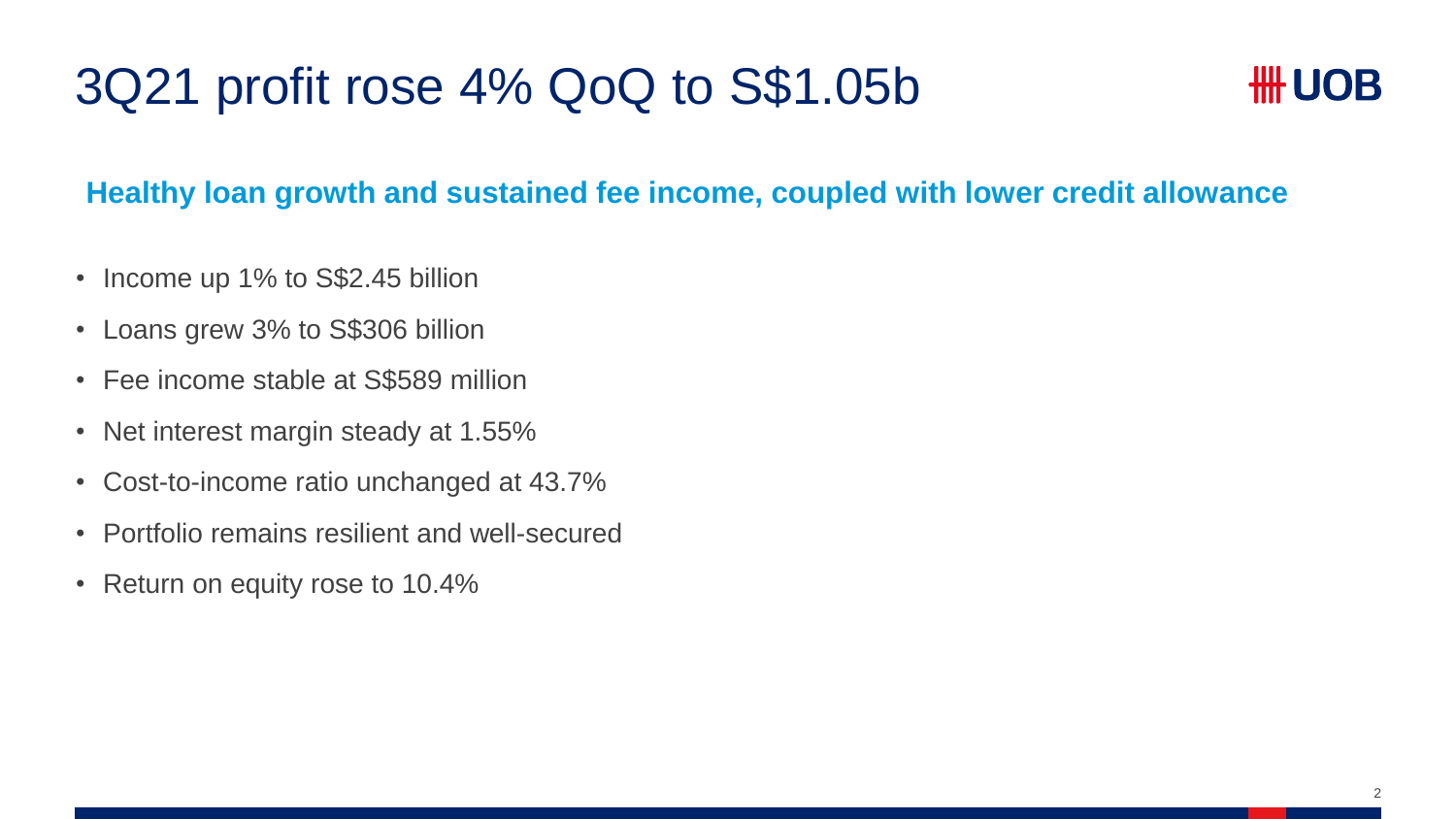# Leveraging regional connectivity and diversified customer franchise

• Increase in cross-border income on continued China-ASEAN trade and investments



**+6%**<sup>1</sup> Cross-border income<br>
Contributing 30% of Group Wholesale Banking income

• Steadfast in long-term commitment to supporting customers





• Sustained growth in wealth management AUM





**Helping businesses to expand regionally and consumers to grow their wealth**



3 Refers to Privilege Banking, Privilege Reserve and Private Bank.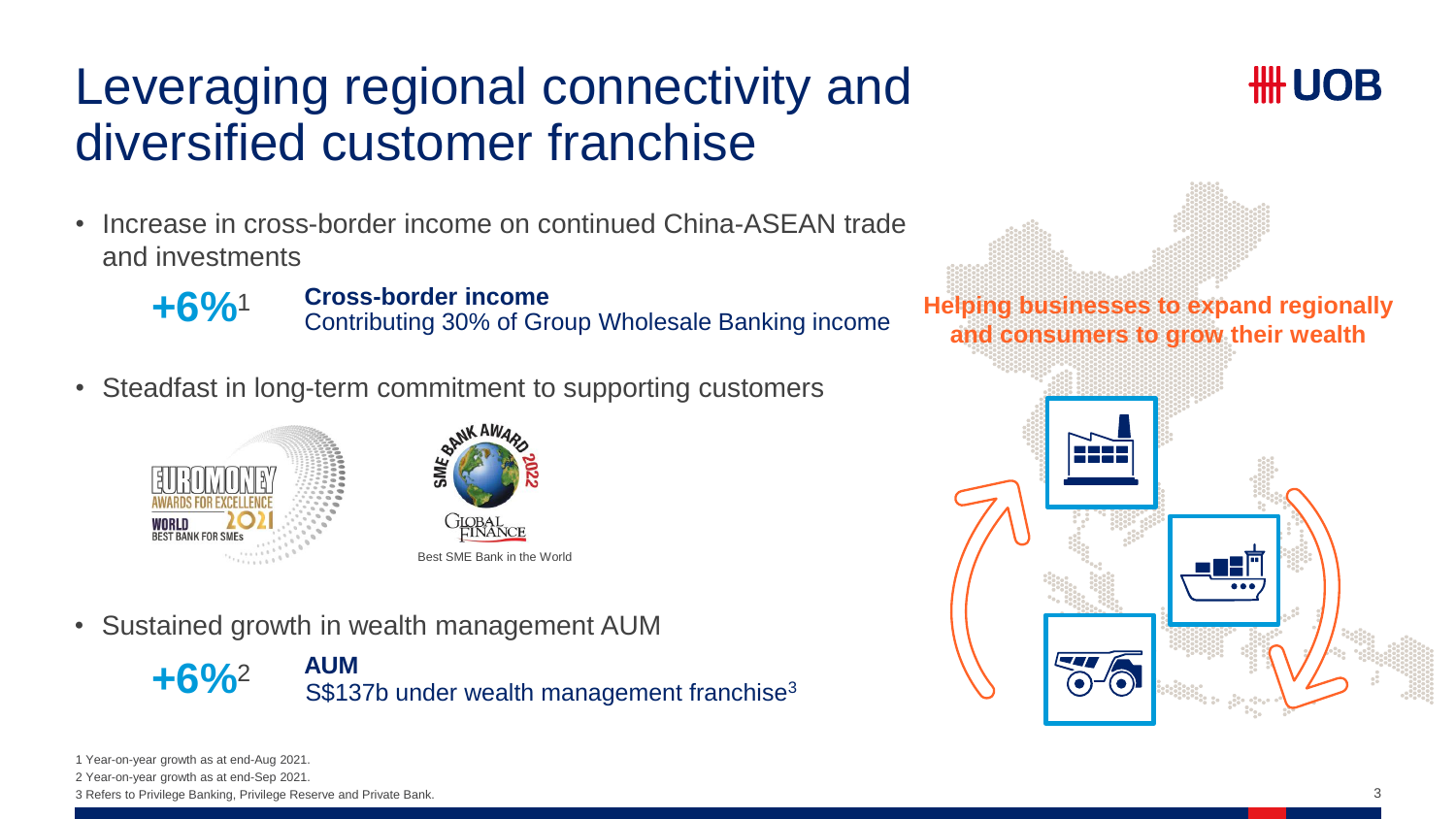#### Accelerating innovation with progressive solutions **III UOB**

**Scaling presence through unified UOB TMRW**

Singapore launch – October 2021



Progressive roll-out in ASEAN to reach

**>7m** consumers by 2026<sup>1</sup>



**Expanding suite of wealth solutions**

## **>80%**<sup>2</sup>

SimpleInvest customers new to wealth products





Best Wealth Manager for Impact Investing

**Creating Web3.0 ecosystem collaborations** 



- Data infrastructure
- Distributed ledger
- Asset tokenisation

*Examples*

sqtradex



**Marketnode**

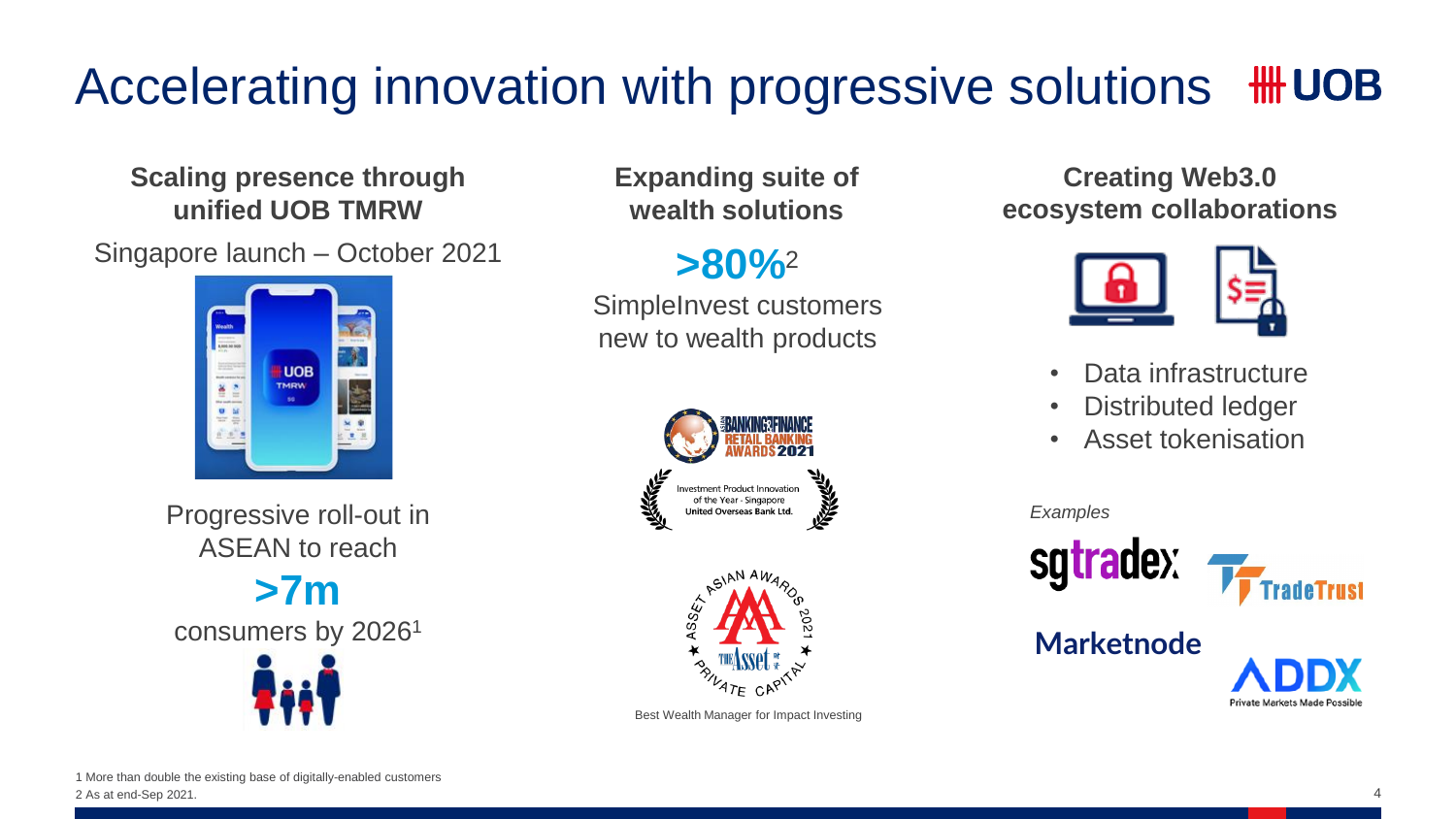

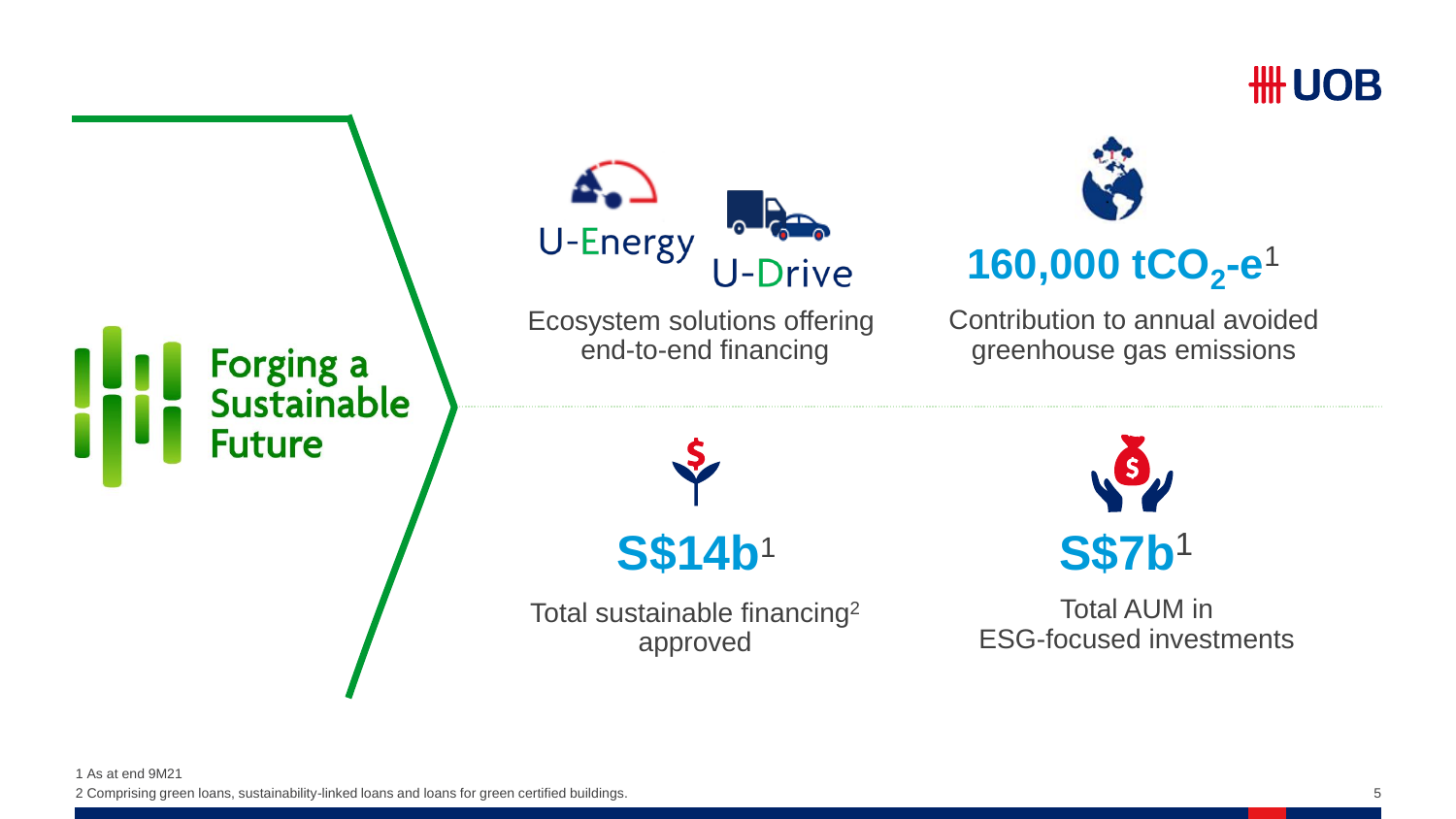

## Right on course for strong, responsible growth

- High single-digit growth in loans
- Double-digit growth in non-interest income
- Stable cost-to-income ratio
- Lower credit costs of below 25 basis points on the back of our resilient portfolio